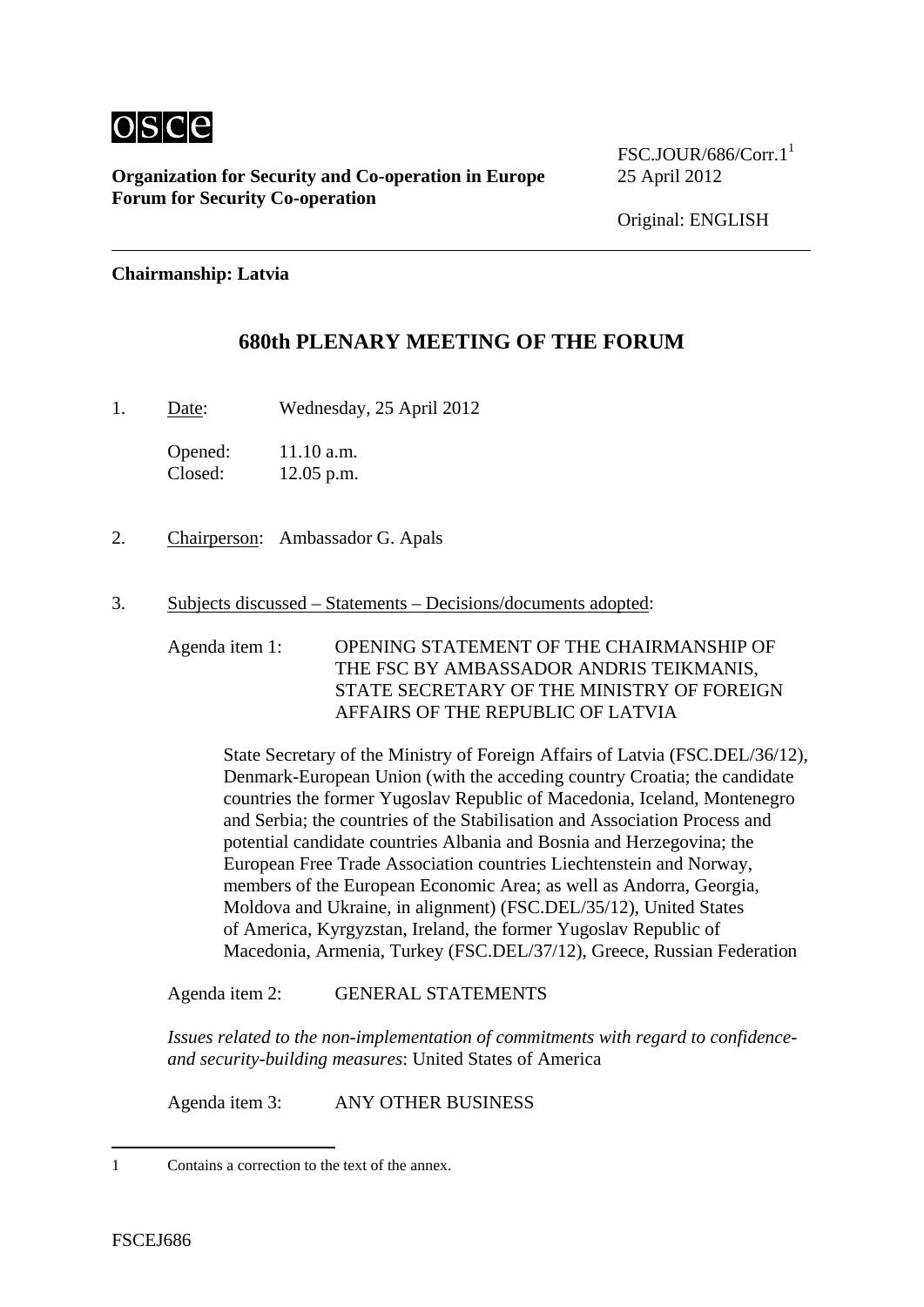- (a) *Announcement of the distribution of the revised indicative schedule under the FSC Chairmanship of Latvia (FSC.INF/7/12/Rev.1)*: Chairperson
- (b) *Multinational Vienna Document 2011 inspection visit to Ukraine, conducted from 28 to 30 March 2012*: Czech Republic, Ukraine
- (c) *Matters of protocol*: Switzerland
- (d) *Tenth anniversary of the signing of the Document on Confidence- and Security-Building Measures in the Naval Field in the Black Sea*: Turkey (Annex)
- (e) *Organizational matters*: Chairperson

## 4. Next meeting:

Wednesday, 2 May 2012, at 10 a.m., in the Neuer Saal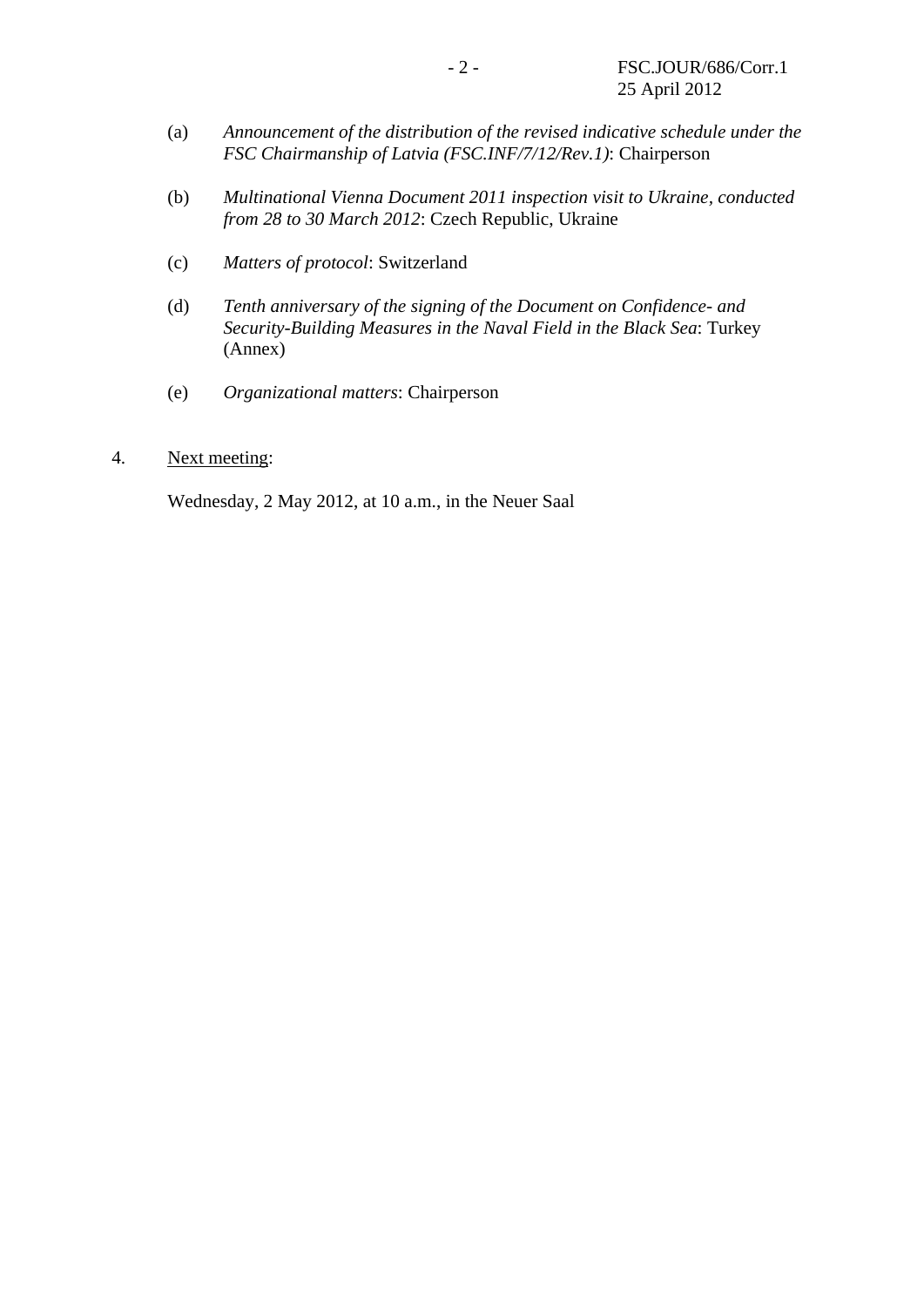

**Organization for Security and Co-operation in Europe** 25 April 2012 **Forum for Security Co-operation** Annex

 $FSC.JOLIR/686/Corr.1<sup>1</sup>$ 

Original: ENGLISH

**680th Plenary Meeting**  FSC Journal No. 686, Agenda item 3(d)

## **STATEMENT BY THE DELEGATION OF TURKEY**

Mr. Chairperson,

 Today is the 10th anniversary of the signing of the Document on Confidence- and Security-Building Measures in the Naval Field in the Black Sea. Since Turkey is the Chair to the Document for the year 2012, I would like to briefly share some information regarding this Document.

 The Document was elaborated during the negotiations among the Black Sea littoral States, which were held on the basis of "Guidelines for the Conduct of Negotiations on Confidence- and Security-Building Measures in the Naval Field in the Black Sea" from 23 June 1998 to November 2001. It was adopted on 25 April 2002 in Kiev, Ukraine, during the meeting of Ministers of Foreign Affairs of the Organisation for Black Sea Economic Cooperation. The implementation of the activities within the scope of the Document started on 1 January 2003.

 The Document aims to develop co-operation and to improve confidence and security among the six Black Sea littoral countries, namely Bulgaria, Georgia, Romania, Russian Federation, Turkey and Ukraine. Consisting of politically binding measures, the Document embodies measures for co-operation and contacts in the naval field, invitations to naval bases, exchange of naval information and conduct of confidence annual naval exercises.

 The document has provisions ensuring freedom of navigation and joint naval activities of participating States with third States and the measures embodied in the Document are not applicable to naval activities, which the participating States conduct jointly with third States, and do not affect other international agreements or political documents concluded by the participating States or their official position in the negotiations of such agreements or documents.

 Since the entry into force, many naval base visits and confidence annual naval exercises have been conducted and information exchanged, which we believe have contributed significantly to the regional security and confidence in Black Sea.

1

<sup>1</sup> Contains a correction to the text.